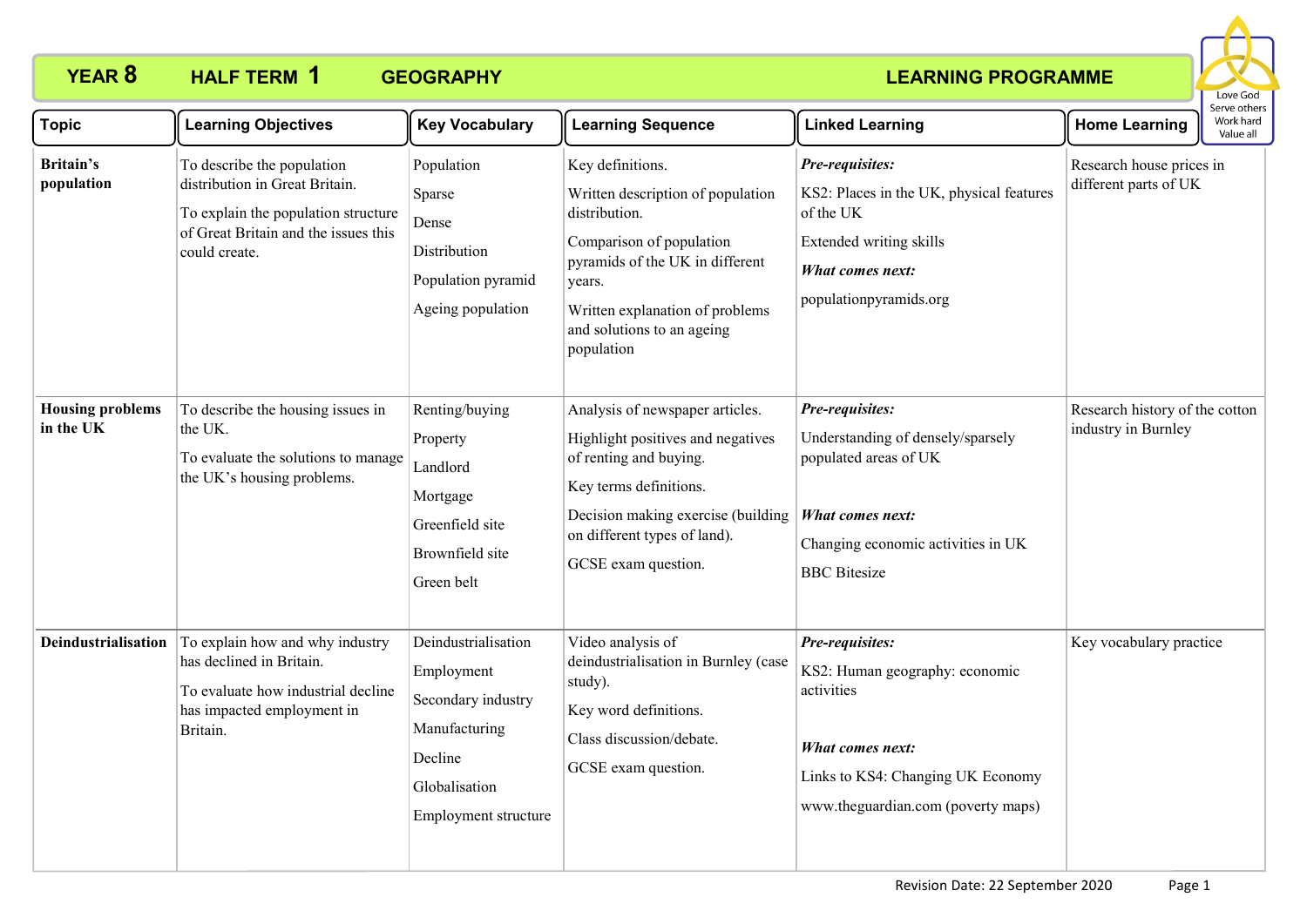

| <b>Topic</b>                           | <b>Learning Objectives</b>                                                                                                     | <b>Key Vocabulary</b>                                                                    | <b>Learning Sequence</b>                                                                                                                                                                                                     | <b>Linked Learning</b>                                                                                                              | <b>Home Learning</b>                                                               | : וסנו וכו<br>Work hard<br>Value all |
|----------------------------------------|--------------------------------------------------------------------------------------------------------------------------------|------------------------------------------------------------------------------------------|------------------------------------------------------------------------------------------------------------------------------------------------------------------------------------------------------------------------------|-------------------------------------------------------------------------------------------------------------------------------------|------------------------------------------------------------------------------------|--------------------------------------|
| <b>Inequality</b> in<br><b>Britain</b> | To describe and explain the north/<br>south divide.<br>To evaluate the methods of solving<br>inequality in Britain.            | Inequality<br>Wealth<br>Unemployment<br>Quality of life<br>Standard of living<br>Poverty | Analysing patterns on maps.<br>Written description of inequalities<br>across Britain.<br>Categorising positives and<br>negatives of HS2.<br>Decision making exercise (case<br>study).<br>GCSE exam question.                 | Pre-requisites:<br>Understanding of areas of UK with<br>industrial decline<br>What comes next:<br>Links to KS4: Changing UK Economy | Research which countries are<br>Britain's main trade partners<br>(imports/exports) |                                      |
| Britain's global<br>connections        | To describe and explain Britain's<br>links with the wider world.<br>To assess how global connections<br>have impacted Britain. | Multicultural<br>Commonwealth<br>Empire<br>Migration<br>Culture<br>Trade<br>Citizenship  | Mapping activity of Britain's<br>commonwealth.<br>Written description of Britain's<br>global links.<br>Timeline of Britain's migratory<br>history.<br>Analysis of impacts of migration on<br>Britain.<br>GCSE exam question. | Pre-requisites:<br>KS2: UK trade links<br>What comes next:<br>Links to KS4: Changing UK Economy<br>Read up-to-date news articles    | Research what the EU is (why<br>it started, member countries)                      |                                      |
| <b>Britain and the EU</b>              | To understand the history of<br>Britain's relationship with the EU.<br>To evaluate the impacts of Brexit<br>on Britain.        | European Union<br><b>Brexit</b><br>Migration<br>Trade<br>Imports<br><b>Exports</b>       | Mapping the EU member countries.<br>Ranking the main aims of the EU.<br>Analysing information and<br>opinions on Brexit.<br>Decision making exercise with<br>written evaluation.                                             | Pre-requisites:<br>Understanding of UK's wider-world links<br>What comes next:<br>End of topic assessment                           | Revise for end of topic<br>assessment                                              |                                      |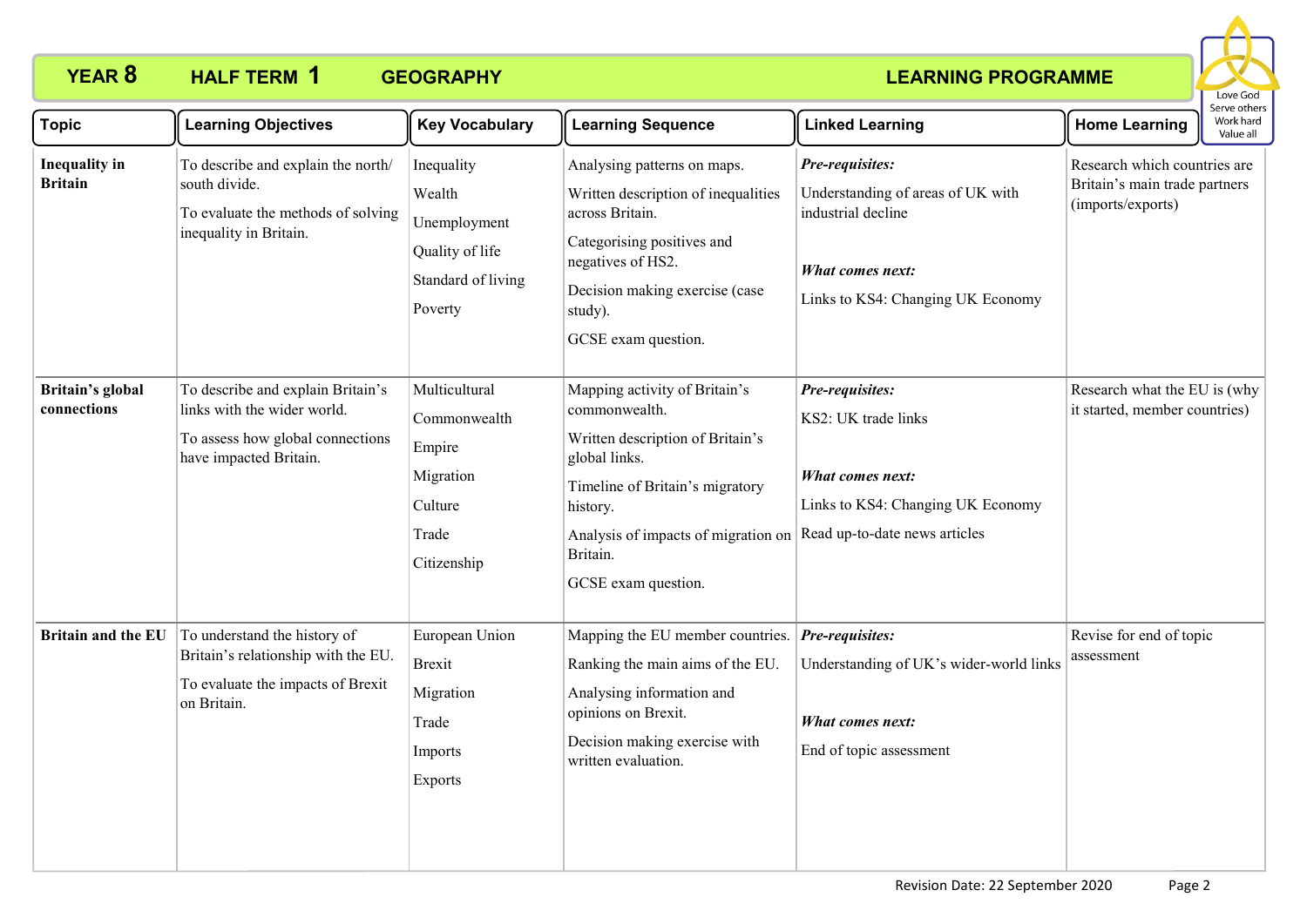

| <b>Topic</b>                        | <b>Learning Objectives</b>                                                                                                                                                          | <b>Key Vocabulary</b>                                                                | <b>Learning Sequence</b>                                                                                                                                                                                                                                           | <b>Linked Learning</b>                                                                                                                                                                                       | <b>Home Learning</b>                 | בו אב חוובו א<br>Work hard<br>Value all |
|-------------------------------------|-------------------------------------------------------------------------------------------------------------------------------------------------------------------------------------|--------------------------------------------------------------------------------------|--------------------------------------------------------------------------------------------------------------------------------------------------------------------------------------------------------------------------------------------------------------------|--------------------------------------------------------------------------------------------------------------------------------------------------------------------------------------------------------------|--------------------------------------|-----------------------------------------|
| <b>Weather</b> and<br>climate       | To describe and explain the<br>differences between weather and<br>climate.<br>To explain the factors influencing<br>weather and different types of<br>precipitation.                | Weather<br>Climate<br>Atmosphere<br>Water cycle<br>Convectional<br>Frontal<br>Relief | Key word definitions.<br>Discussion about factors affecting<br>the weather and climate of the UK.<br>Use of maps to describe and<br>explain weather and rainfall<br>patterns.<br>Analysing pictures to link types of<br>rainfall to clouds.<br>GCSE Question.      | Pre-requisites:<br>KS2: Climate, water cycle<br>What comes next:<br>www.coolgeography.co.uk<br><b>BBC</b> Bitesize                                                                                           | Key vocabulary definitions           |                                         |
| <b>Pressure systems</b>             | To describe and explain what high<br>and low pressure is.<br>Better than expected progress: To<br>recognise different types of weather<br>associated with high and low<br>pressure. | Cold front<br>Warm front<br>Occluded front<br>Isobar<br>Pressure<br>Ecosystems       | Key word definitions.<br>Use of weather map to identify<br>different weather features.<br>Using global ecosystem maps make<br>links to the Global Atmospheric<br>Circulation Model.<br>Make a weather forecast using<br>weather maps then analyse its<br>accuracy. | Pre-requisites:<br>KS2: Climate regions around the world,<br>biomes<br><b>What comes next:</b><br>Links between pressure systems and<br>extreme weather<br>News articles on recent extreme weather<br>events | Key vocabulary definitions           |                                         |
| <b>Extreme</b> weather<br>in the UK | To describe the impacts of the 2013 Precipitation<br>St Jude's Day storm.<br>To evaluate how likely extreme<br>weather storms may be in the<br>future.                              | Flooding<br>Impacts<br>Social<br>Environmental<br>Economic<br>Extreme weather        | Description of storm route using<br>maps.<br>Photo/video analysis.<br>Categorising impacts into social,<br>economic, environmental.<br>GCSE exam question.                                                                                                         | Pre-requisites:<br>Previous lessons (pressure systems and<br>associated weather)<br>What comes next:<br>Extreme weather in other parts of the<br>world (tropical storms)<br>BBC Bitesize (tropical storms)   | Research Hurricane Katrina<br>(2005) |                                         |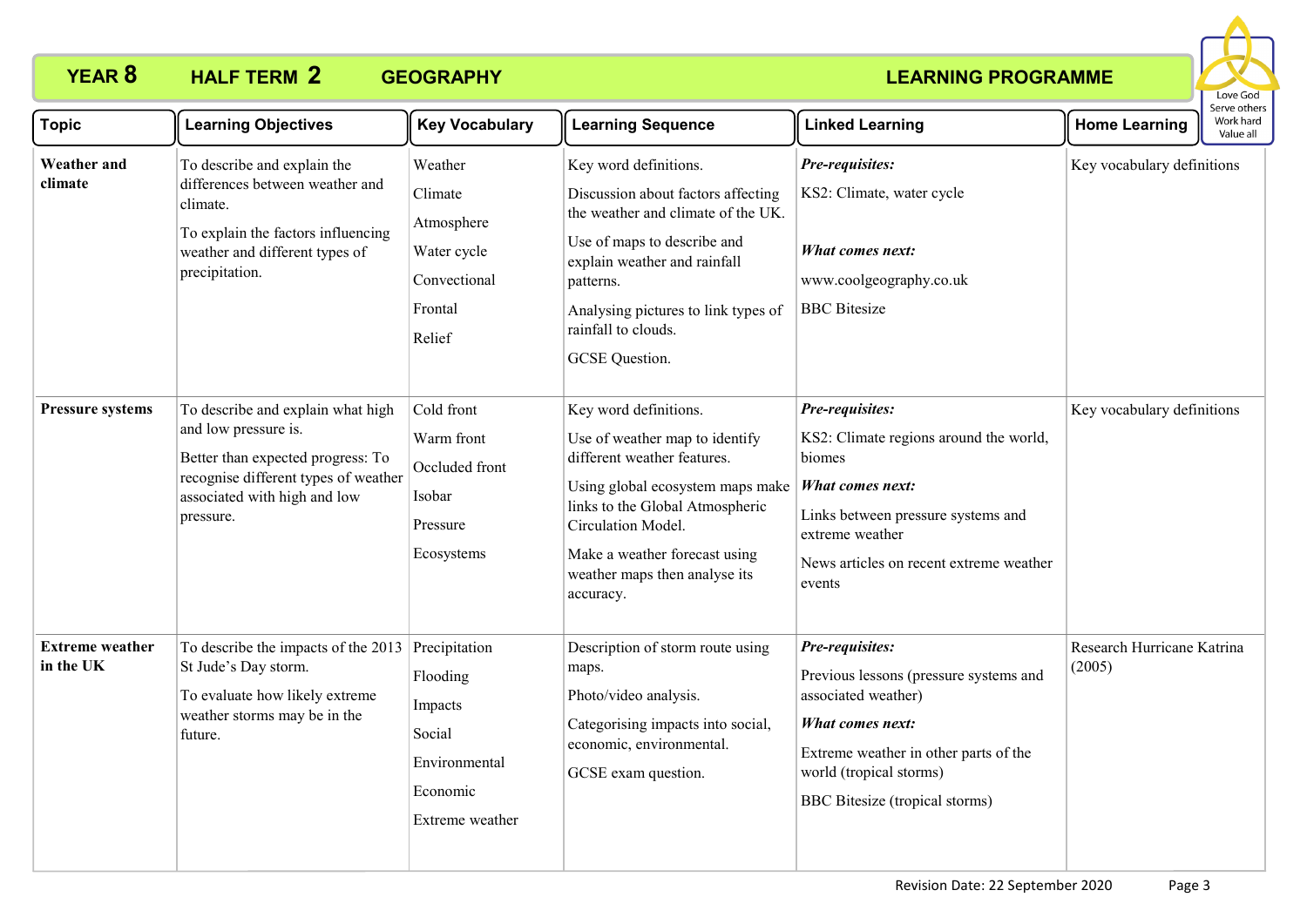

| <b>Topic</b>                     | <b>Learning Objectives</b>                                                                                                                                                      | <b>Key Vocabulary</b>                                                                                                             | <b>Learning Sequence</b>                                                                                                                                                                                                                                                                                                             | <b>Linked Learning</b>                                                                                                                                                                                         | <b>Home Learning</b>                                          | serve others<br>Work hard<br>Value all |
|----------------------------------|---------------------------------------------------------------------------------------------------------------------------------------------------------------------------------|-----------------------------------------------------------------------------------------------------------------------------------|--------------------------------------------------------------------------------------------------------------------------------------------------------------------------------------------------------------------------------------------------------------------------------------------------------------------------------------|----------------------------------------------------------------------------------------------------------------------------------------------------------------------------------------------------------------|---------------------------------------------------------------|----------------------------------------|
| <b>Tropical storms</b>           | To describe the conditions needed<br>and characteristics of tropical storm<br>formation,<br>To explain the impacts of tropical<br>storms using a case study.                    | Hurricane<br>Low pressure<br>Coriolis effect<br>Eye<br>Eye wall<br>Long-term impacts<br>Short-term impacts                        | Describing distribution of tropical<br>storms.<br>Sequencing events (storyboard) of<br>formation of tropical storms.<br>Case study analysis of Hurricane<br>Katrina.                                                                                                                                                                 | Pre-requisites:<br>Map skills (Year 7)<br>Links to pressure and weather systems<br>What comes next:<br>Investigating key weather elements<br>BBC Bitesize: What is weather?                                    | Research how different<br>elements of weather are<br>measured |                                        |
| <b>Microclimates</b>             | To understand and describe the<br>factors that can impact climates on<br>a small scale.<br>To apply understanding to<br>examples and judge how<br>microclimate can change.      | Microclimate<br>Shelter<br>Relief<br>Aspect                                                                                       | Definitions of key terms.<br>Written descriptions of factors<br>affecting microclimate.<br>Application of understanding using<br>a range of maps.<br>Identifying location of a place on a<br>map using a photograph.                                                                                                                 | Pre-requisites:<br>Understanding of key weather elements<br>(wind, precipitation, temperature)<br><b>What comes next:</b><br>Fieldwork (how to measure weather)<br>BBC Bitesize: How do we measure<br>weather? | Investigate the microclimate<br>of your house                 |                                        |
| <b>Microclimate</b><br>fieldwork | To measure elements of the<br>weather in different locations<br>around the BTRCC site.<br>To analyse results to come to a<br>conclusion where to situate a new<br>picnic bench. | Microclimate<br>Temperature<br>Wind speed<br>Wind direction<br>Anemometer<br>Thermometer<br>Weather vane<br><b>Beaufort Scale</b> | Carrying out a range of<br>experiments at different sites within<br>school, to assess suitability of a<br>location for a picnic bench.<br>Data presentation skills (including<br>graphs and charts).<br>Writing a proposal for a location of<br>a new picnic bench (including<br>analysis, conclusion and evaluation<br>of results). | Pre-requisites:<br>Understanding of key weather elements<br>(wind, precipitation, temperature)<br>KS2: How to graph fieldwork data<br><b>What comes next:</b><br>End of topic assessment                       | Revise for end of topic<br>assessment                         |                                        |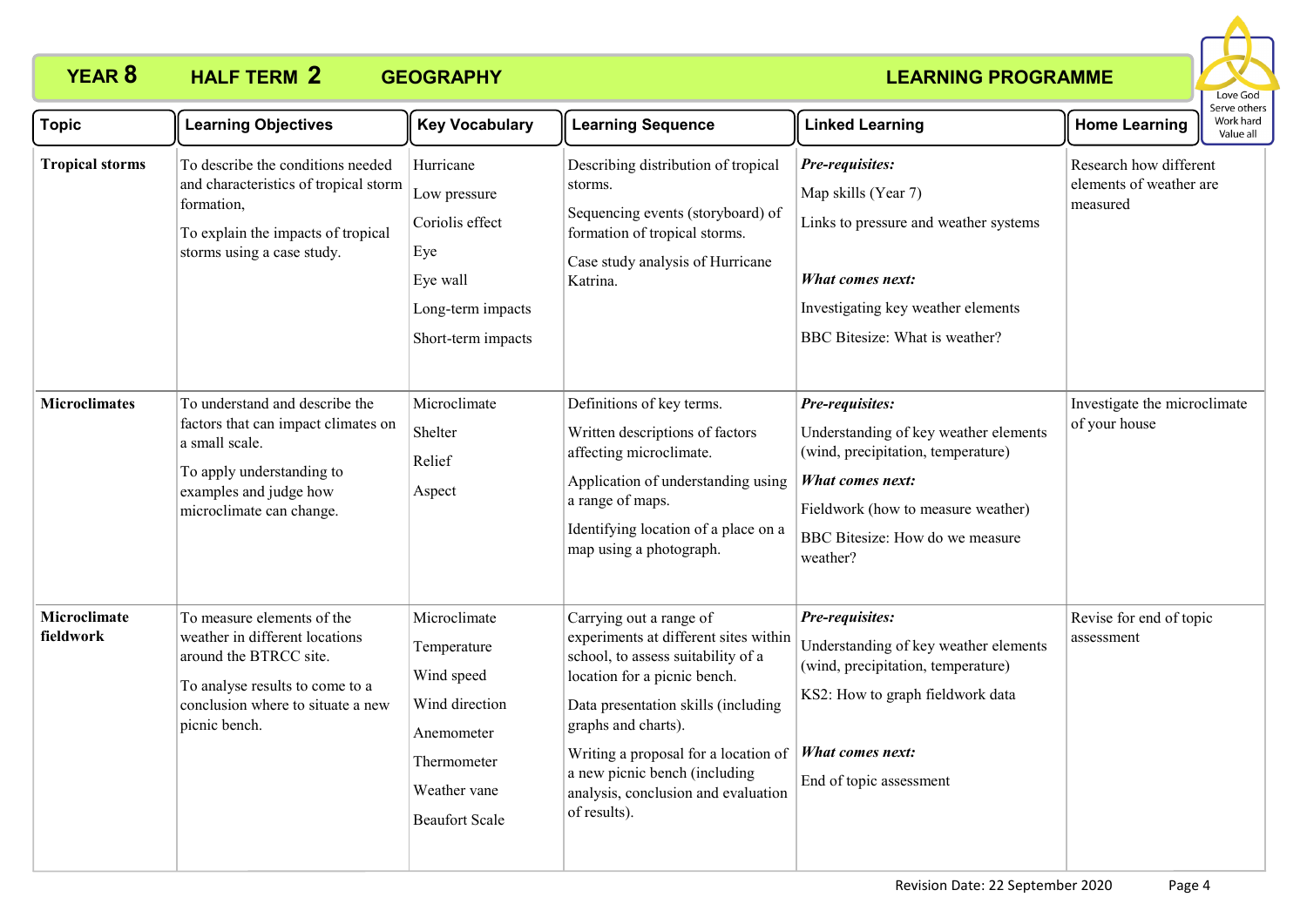

| <b>Topic</b>                        | <b>Learning Objectives</b>                                                                                                                                                                                                                                               | <b>Key Vocabulary</b>                                                                                  | <b>Learning Sequence</b>                                                                                                                                                                                                                               | <b>Linked Learning</b>                                                                                                                                                                    | יכו עכ טנווכו.<br>Work hard<br><b>Home Learning</b><br>Value all                                                                                |
|-------------------------------------|--------------------------------------------------------------------------------------------------------------------------------------------------------------------------------------------------------------------------------------------------------------------------|--------------------------------------------------------------------------------------------------------|--------------------------------------------------------------------------------------------------------------------------------------------------------------------------------------------------------------------------------------------------------|-------------------------------------------------------------------------------------------------------------------------------------------------------------------------------------------|-------------------------------------------------------------------------------------------------------------------------------------------------|
| <b>Introduction to</b><br>Africa    | Explore the different human and<br>physical features of Africa<br>To use information from a variety<br>of sources to describe how people<br>and environments interact both<br>positively and negatively                                                                  | Continent<br>Country<br>Climate<br>Landscape                                                           | Creating a map of Africa and<br>locating countries and key<br>geographical features.<br>Considering the different<br>ecosystems in Africa.<br>Study some flags and the reasons<br>for the chosen design.                                               | Pre-requisites:<br>Knowledge of continents/ countries (Year<br>7)<br>What comes next:<br>Leads on to focus on a case study of<br>Famine in an African region.                             | Seterra online quiz-African<br>countries.<br>African country case study<br>poster (not Ghana).                                                  |
| <b>Famine in Horn of</b><br>Africa. | To investigate the devastating<br>impact of drought in the Horn of<br>Africa, and how people can help.<br>Describe what drought and famine<br>are and explain the causes.<br>Consider solutions.                                                                         | Famine<br>Drought<br>Horn of Africa<br>Starvation<br>Undernourished<br><b>United Nations</b>           | Use images to guess topic of<br>lesson.<br>Define key terms.<br>Study causes of drought.<br>Investigate case study of Famine in<br>horn of Africa.<br>Task, create a drought survival<br>pack.                                                         | Pre-requisites:<br>Location knowledge of African countries<br>and ecosystems (Year 7 map skills)<br><b>What comes next:</b><br>Links to next country / region case study<br>Ghana.        | Research other famine case<br>studies in the world.<br>Write up newspaper article on<br>the lesson case study.<br>Research into Ghana key facts |
| <b>Case Study: Ghana</b>            | Describe the location of Ghana and<br>identify its human and physical<br>features using geographical<br>terminology.<br>Compare and explain the difference Imports<br>in education between Ghana and<br><b>UK</b><br>Describe and explain poverty using<br>a case study. | Human Geography<br>Physical Geography<br>Gulf of Guinea<br>Exports<br>Absolute and relative<br>poverty | Using an atlas create and label a<br>map of Ghana.<br>Identify the main resources found<br>in Ghana.<br>Create a poster about Ghana<br>Study school day in Ghana and the<br>challenges.<br>Use a video and card sort to<br>identify causes of poverty. | Pre-requisites:<br>Location knowledge of African countries.<br>How to use an Atlas.<br>What comes next:<br>Lead on to consider how charities can<br>impact problems in African countries. | Complete Ghana poster<br>Research education systems<br>in different countries—which<br>country has the best/worst?                              |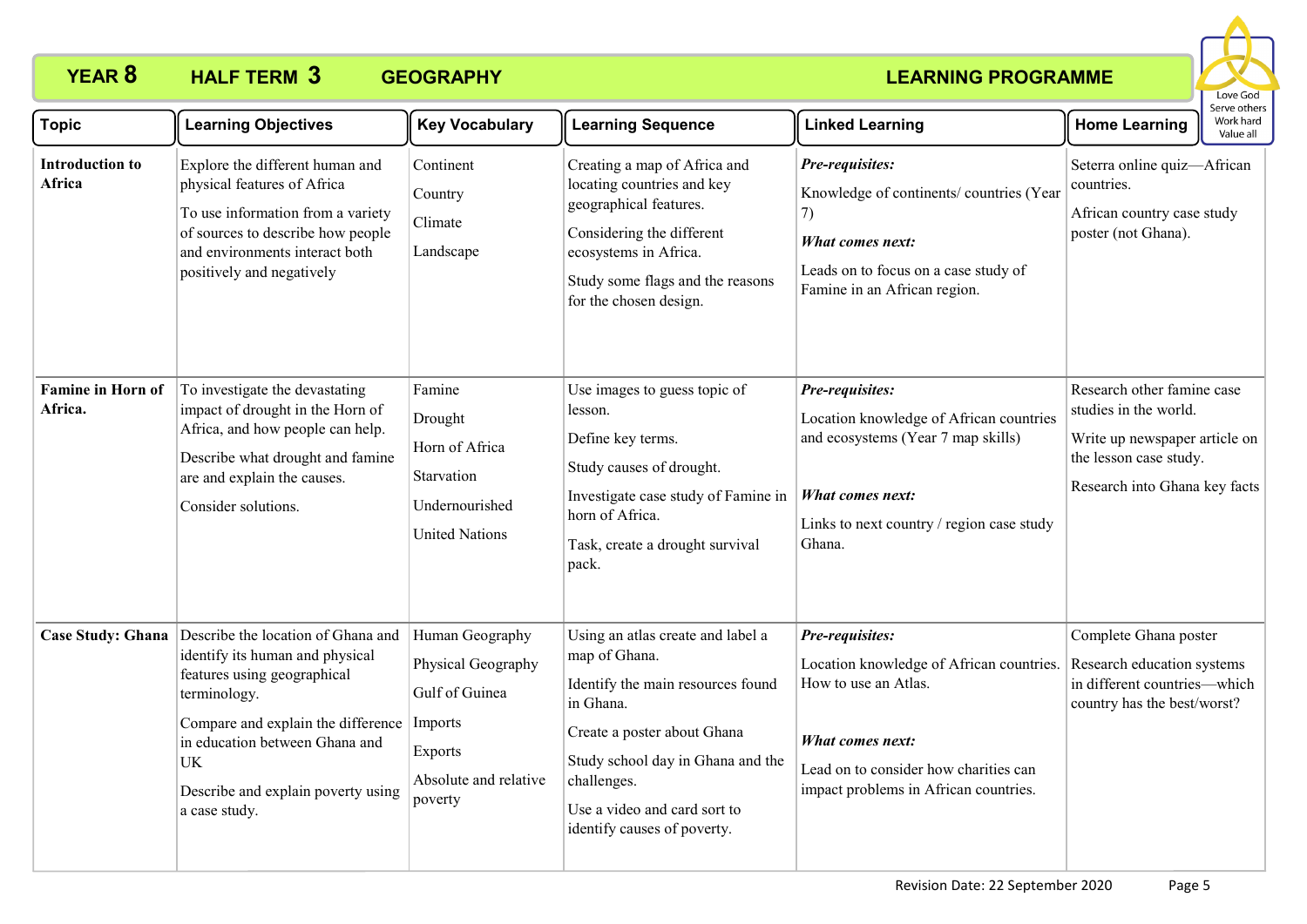

| <b>Topic</b>                          | <b>Learning Objectives</b>                                                                                                                                                     | <b>Key Vocabulary</b>                                        | <b>Learning Sequence</b>                                                                                                                                                                                                                                                            | <b>Linked Learning</b>                                                                                                                                                                                                                            | <b>Home Learning</b>                                                                                                                                                      | וסטוס איז סכו<br>Work hard<br>Value all |
|---------------------------------------|--------------------------------------------------------------------------------------------------------------------------------------------------------------------------------|--------------------------------------------------------------|-------------------------------------------------------------------------------------------------------------------------------------------------------------------------------------------------------------------------------------------------------------------------------------|---------------------------------------------------------------------------------------------------------------------------------------------------------------------------------------------------------------------------------------------------|---------------------------------------------------------------------------------------------------------------------------------------------------------------------------|-----------------------------------------|
| What do water aid<br>do?              | Identify problems of using unclean<br>water.<br>Explain how NGO's can help<br>improve quality of life in African<br>countries                                                  | NGO<br>Aid<br>Diarrhoea<br>Cholera<br>Typhoid<br>Guinea worm | Understand sources of clean water<br>in developed and developing<br>countries.<br>Identify how dirty water causes<br>disease.<br>Explore how water aid aims to<br>address the issues.<br>Design a leaflet to inform<br>Ghanaians of the problems and<br>solutions to unclean water. | Pre-requisites:<br>To understand how clean water is<br>provided in the UK<br><b>What comes next:</b><br>Case study of a contrasting country and<br>location in Africa                                                                             | Design a leaflet to inform<br>Ghanaians of the problems<br>and solutions to unclean<br>water.<br>Research into Water Aid and/<br>or other charities working in<br>Africa. |                                         |
| <b>Case Study: South</b><br>Africa    | Describe the location and study the<br>demographic history of South<br>Africa.<br>Study Nelson Mandela and his role<br>in changing the political geography<br>of South Africa. | Demographic<br>Apartheid<br>Nelson Mandela                   | Annotate a map of South Africa-<br>human and physical features.<br>Study the differences in quality of<br>life for Black and White citizens.<br>Study the life of Nelson Mandela<br>and complete extended writing<br>task.                                                          | Pre-requisites:<br>Knowledge of African countries and<br>locations. Understand the concept of<br>Racism.<br><b>What comes next:</b><br>Use a film to consolidate understanding<br>of Apartheid in South Africa and the role<br>of Nelson Mandela. | Research Apartheid                                                                                                                                                        |                                         |
| <b>Invictus: South</b><br>Africa 1995 | Study the movie Invitus to extract<br>the methods used by Nelson<br>Mandela to unify the citizens of<br>South Africa                                                           | Apartheid<br>Racism<br>Invictus<br>Franciois Pienaar         | Complete worksheet whilst<br>watching film to identify and<br>extract the key information.                                                                                                                                                                                          | Pre-requisites:<br>Understanding of location and social<br>problems in South Africa<br>What comes next:<br>End of topic assessment.                                                                                                               | Revision for end of topic<br>assessment                                                                                                                                   |                                         |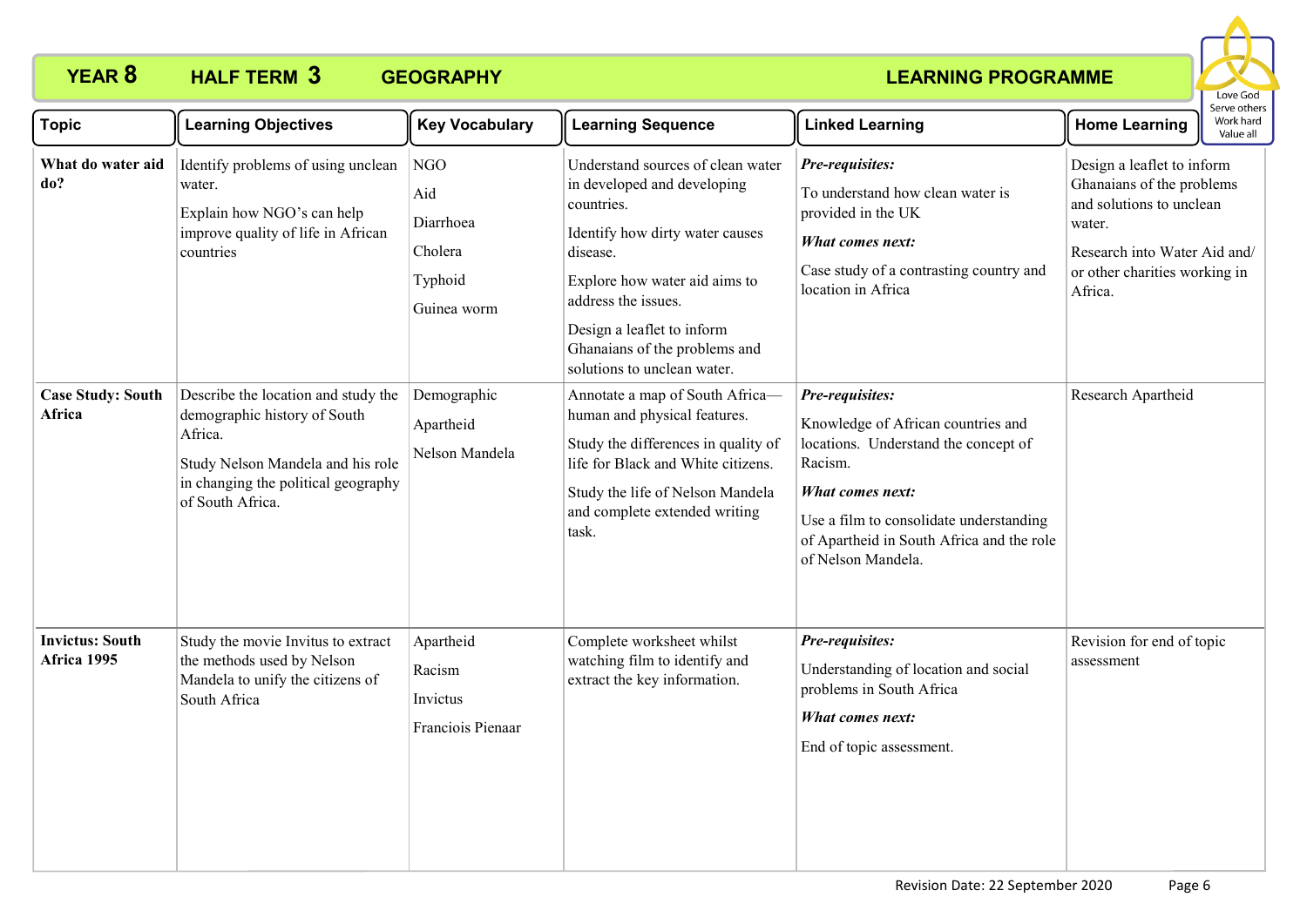

| <b>Topic</b>                                                  | <b>Learning Objectives</b>                                                                                                                                           | <b>Key Vocabulary</b>                                                                      | <b>Learning Sequence</b>                                                                                                                         | <b>Linked Learning</b>                                                                                                                                                                                         | <b>Home Learning</b>                                                                                                          | Work hard<br>Value all |
|---------------------------------------------------------------|----------------------------------------------------------------------------------------------------------------------------------------------------------------------|--------------------------------------------------------------------------------------------|--------------------------------------------------------------------------------------------------------------------------------------------------|----------------------------------------------------------------------------------------------------------------------------------------------------------------------------------------------------------------|-------------------------------------------------------------------------------------------------------------------------------|------------------------|
| <b>Ecosystems and</b><br><b>Biomes</b>                        | Describe and explain what an<br>ecosystem is using key words.<br>Explore the main ecosystems-<br>climate and species                                                 | Photosynthesis<br>Food chain<br>Living and non living<br>environment<br>Biome<br>Ecosystem | Define key terms.<br>Overview of the main ecosystems.<br>Identify case study examples of<br>climate and species found in the<br>main ecosystems. | Pre-requisites:<br>Ability to use a map and atlas to locate.<br>Links to biology-food chains<br>What comes next:<br>Specific lessons on Desert ecosystem<br>Links to Living World topic (KS4)                  | Research to identify main<br>species and climate in each<br>ecosystem-fact file                                               |                        |
| Hot Deserts-<br><b>Location and</b><br><b>Characteristics</b> | Describe a Hot Desert and be able<br>to locate the main deserts globally.<br>Explore Hot Desert climate through<br>climate graphs and concept of the<br>Hadley Cell. | Climate graph<br>Hadley Cell<br>Hot Desert<br>Equatorial                                   | Mapping the worlds main deserts.<br>Using climate graphs to explore<br>Hot Desert climate.<br>Understand the influence of the<br>Hadley Cell     | Pre-requisites:<br>Links to weather and climate from yr7.<br>Ability to read a graph.<br><b>What comes next:</b><br>Consider specific plant and animal<br>adaptations to survive in Hot Desert<br>environment. | Research and create fact file<br>for one of the worlds deserts.<br>Study how to survive in the<br>Desert-top tips for humans. |                        |
| <b>Hot Deserts - Plant</b><br>and animal<br>adaptations       | Explore and explain how plants and Arid<br>animals have adapted to the harsh<br>Hot Desert conditions.                                                               | Adaptation<br>Drought<br>Succulent<br>Drought tolerant<br>Drought avoiding                 | Mind map the conditions that need<br>to be adapted to.<br>Draw and annotate diagrams of the<br>main Hot Desert plants and<br>animals.            | Pre-requisites:<br>Understanding of conditions in Hot<br>Desert climate and how it poses a<br>challenge to living things.<br>What comes next:<br>Case study of tribal people living in the<br>Desert.          | Design your own plant and<br>animal suited to living in Hot<br>Desert conditions.                                             |                        |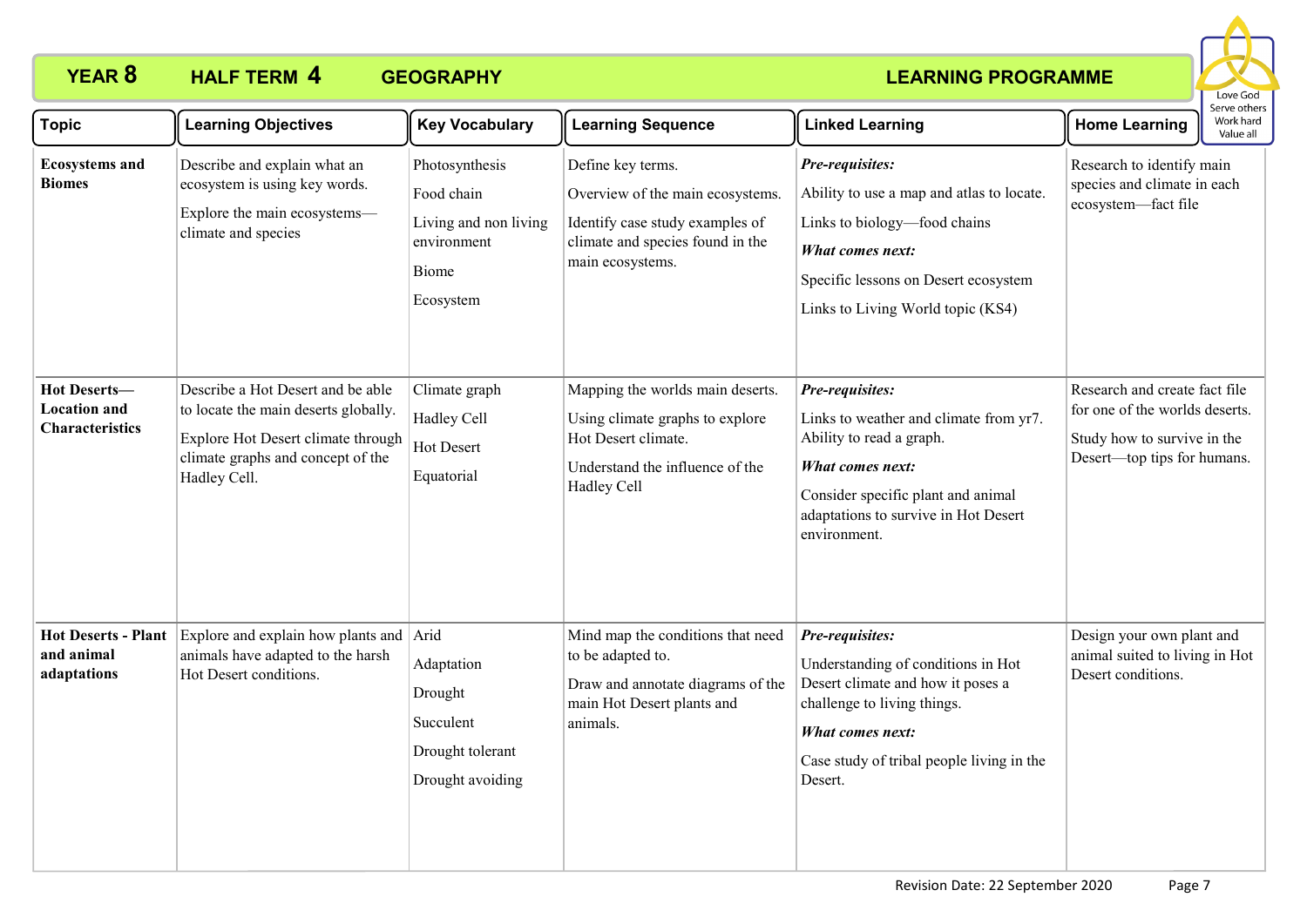

| <b>Topic</b>                                            | <b>Learning Objectives</b>                                                                                                                                                                                                                                                                                   | <b>Key Vocabulary</b>                                                      | <b>Learning Sequence</b>                                                                                                                                                                                                                             | <b>Linked Learning</b>                                                                                                                                                                                                                                                             | <b>Home Learning</b>                                                              | Serve others<br>Work hard<br>Value all |
|---------------------------------------------------------|--------------------------------------------------------------------------------------------------------------------------------------------------------------------------------------------------------------------------------------------------------------------------------------------------------------|----------------------------------------------------------------------------|------------------------------------------------------------------------------------------------------------------------------------------------------------------------------------------------------------------------------------------------------|------------------------------------------------------------------------------------------------------------------------------------------------------------------------------------------------------------------------------------------------------------------------------------|-----------------------------------------------------------------------------------|----------------------------------------|
|                                                         | <b>People of the desert</b> To explore the Bedouin tribe and<br>how they live in the Hot Desert<br>environment.                                                                                                                                                                                              | Bedouin<br>Tribe<br>Adaption                                               | Using images to extract<br>information about the Bedouin way<br>of life.<br>Study a 'day in the life' of the<br>Bedouin tribe.<br>Consider how the tribe impacts on<br>the Hot Desert environment.                                                   | Pre-requisites:<br>To understand the specific conditions in<br>the Hot Desert.<br>What comes next:<br>Specific case study of tropical rainforest<br>plants and animal adaptations.                                                                                                 | Find and bring in images of<br>the Bedouin tribe.                                 |                                        |
| Rainforests-<br><b>Locations</b> and<br>characteristics | Describe a rainforest and be able to<br>locate the main rainforests globally.<br>Explore rainforest climate through<br>climate graphs and concept of the<br>Hadley Cell and convectional<br>rainfall.<br>Describe different layers of the<br>rainforest and draw diagrams of the<br>layers of the rainforest | Rainforest<br>Convectional rainfall<br>Nutrient cycle<br>Canopy<br>Equator | Use map and atlas to locate main<br>tropical rainforests.<br>Read climate graphs to understand<br>the specific climate conditions.<br>Label a diagram of all the different<br>layers of the rainforest<br>Explain each layers' specific<br>features. | Pre-requisites:<br>Ability to use an atlas and read climate<br>graphs.<br>What comes next:<br>Specific study of plant and animal<br>adaptations.<br>Links to rainforest topic (KS4 Living<br>World)                                                                                | Create a fact file on the<br>Amazon rainforest.                                   |                                        |
| Rainforests-Plant<br>and animal<br>adaptations          | Explore and explain how plants and Adaptation<br>animals have adapted to the tropical<br>rainforest conditions.                                                                                                                                                                                              | Emergent layer<br>Forest floor<br>Canopy                                   | Mind map all the characteristics of<br>plants and animals in the rainforest<br>Draw and annotate diagrams of the<br>main plants and animals in a<br>rainforest.                                                                                      | Pre-requisites:<br>Understanding of conditions in tropical<br>rainforests and how it poses a challenge<br>to living things.<br><b>What comes next:</b><br>Study of the causes, impacts and<br>management of deforestation<br>Links to deforestation in Living World<br>topic (KS4) | Design your own plant and<br>animal suited to living in a<br>tropical rainforest. |                                        |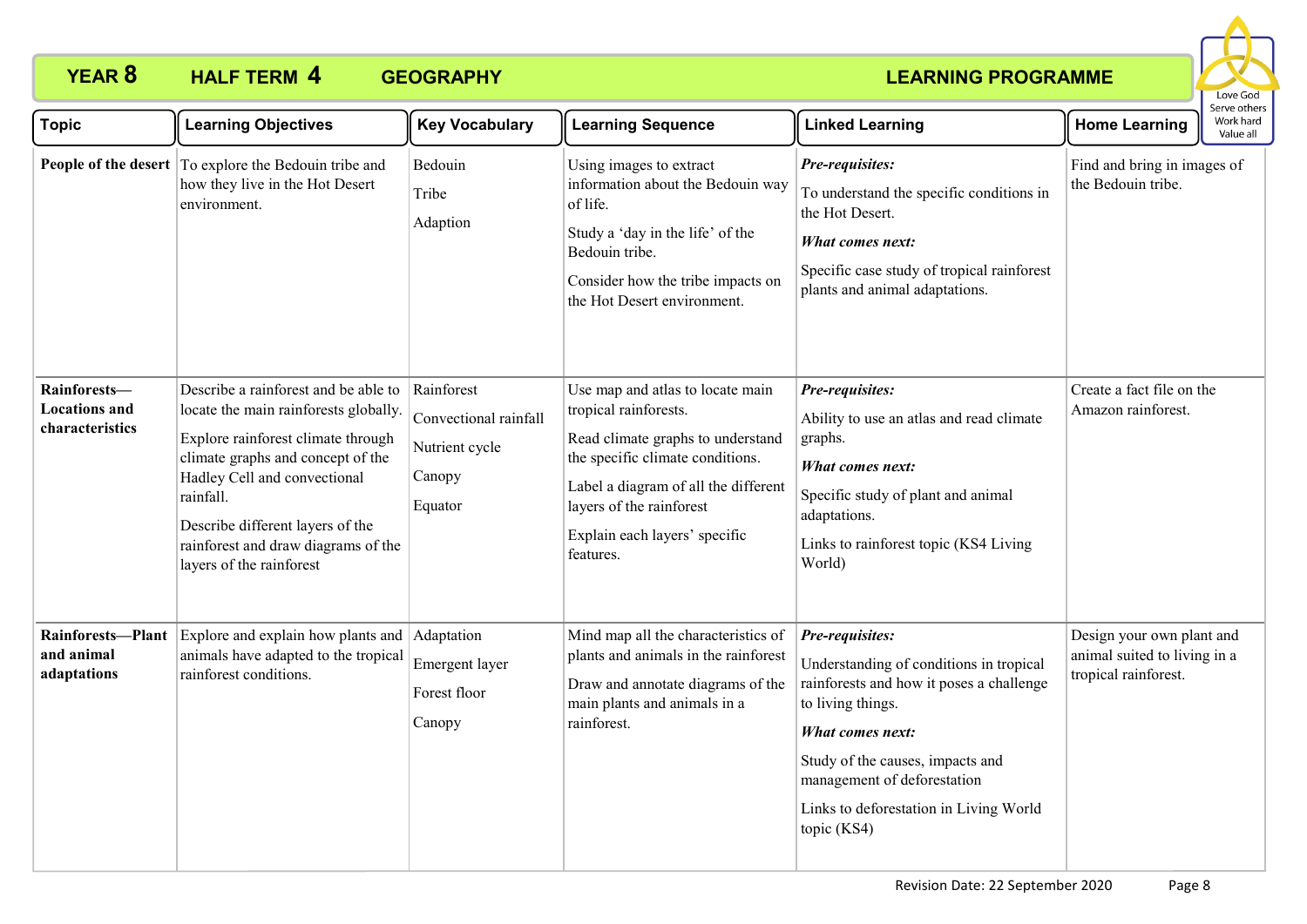

| Topic                                                       | <b>Learning Objectives</b>                                                                                                                                                                                                                    | <b>Key Vocabulary</b>                                                                                   | <b>Learning Sequence</b>                                                                                                                                                                                                        | <b>Linked Learning</b>                                                                                                                                                                               | <b>Home Learning</b>                  | Serve others<br>Work hard<br>Value all |
|-------------------------------------------------------------|-----------------------------------------------------------------------------------------------------------------------------------------------------------------------------------------------------------------------------------------------|---------------------------------------------------------------------------------------------------------|---------------------------------------------------------------------------------------------------------------------------------------------------------------------------------------------------------------------------------|------------------------------------------------------------------------------------------------------------------------------------------------------------------------------------------------------|---------------------------------------|----------------------------------------|
| Deforestation-<br><b>Causes</b> , Impacts<br>and Management | Explain and analyse reasons for and Deforestation<br>impacts of deforestation.<br>Use data to inform conclusions.<br>Explore and evaluate problems<br>caused by deforestation.<br>Be able to discuss solutions to<br>causes of deforestation. | Desertification<br>Hemisphere<br>Subsistence and<br>Commercial farming<br>Mineral extraction<br>Logging | Locate case study using maps and<br>geographical terms.<br>Identify and explain causes of<br>deforestation.<br>Understand the impacts on<br>environment and economy.<br>Study solutions to problems caused<br>by deforestation. | Pre-requisites:<br>Ability to use geographical terms to<br>describe location.<br>Specific case study related to previous<br>lesson on Rainforest ecosystem.<br>What comes next:<br>End of topic test | Revise for end of topic<br>assessment |                                        |
|                                                             |                                                                                                                                                                                                                                               |                                                                                                         |                                                                                                                                                                                                                                 |                                                                                                                                                                                                      |                                       |                                        |
|                                                             |                                                                                                                                                                                                                                               |                                                                                                         |                                                                                                                                                                                                                                 |                                                                                                                                                                                                      |                                       |                                        |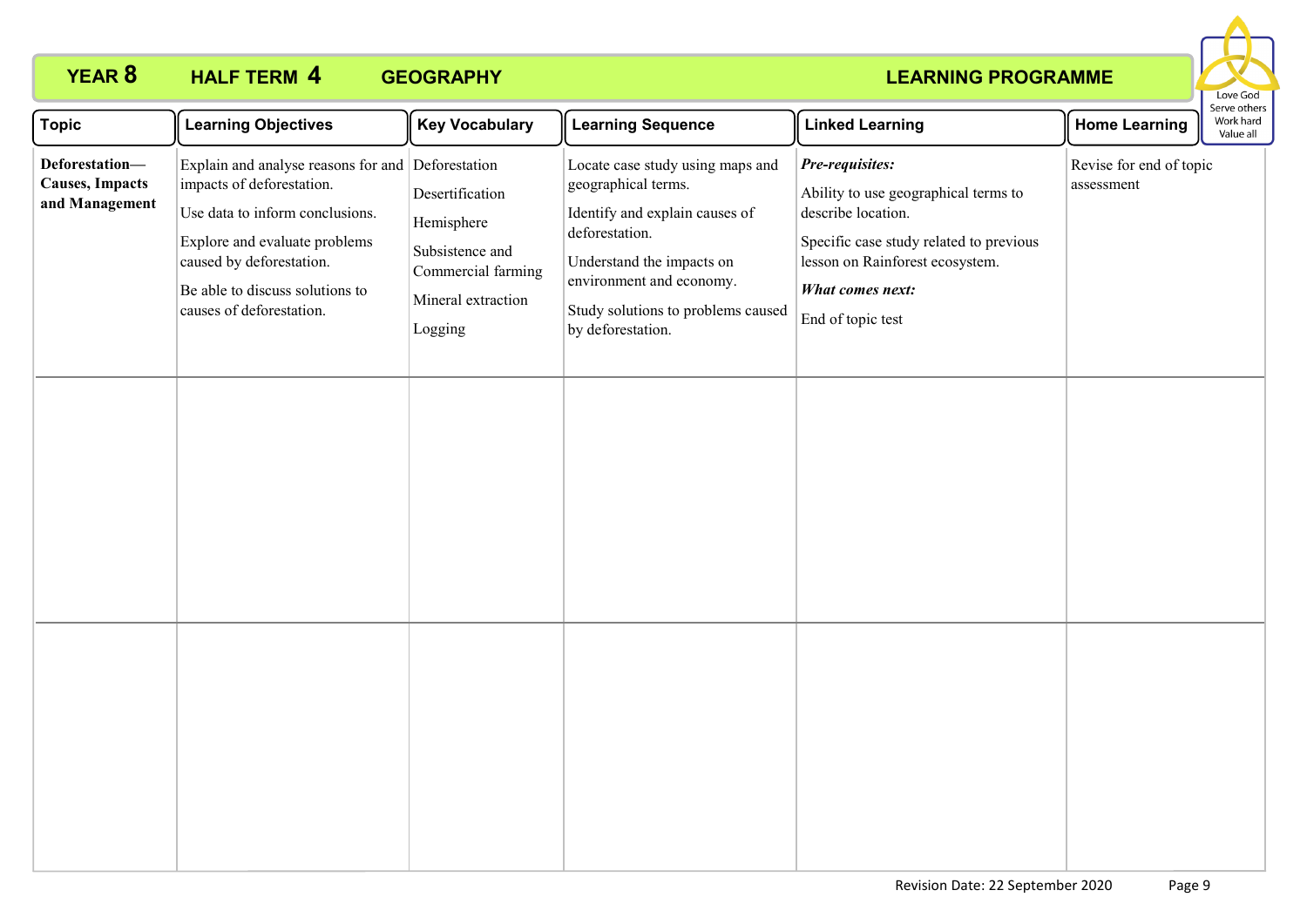

| <b>Topic</b>                              | <b>Learning Objectives</b>                                                                                                                                                                                                                                        | <b>Key Vocabulary</b>                                                                                 | <b>Learning Sequence</b>                                                                                                                                                                                                                                        | <b>Linked Learning</b>                                                                                                                                                                                                   | <b>Home Learning</b>                                           | Work hard<br>Value all |
|-------------------------------------------|-------------------------------------------------------------------------------------------------------------------------------------------------------------------------------------------------------------------------------------------------------------------|-------------------------------------------------------------------------------------------------------|-----------------------------------------------------------------------------------------------------------------------------------------------------------------------------------------------------------------------------------------------------------------|--------------------------------------------------------------------------------------------------------------------------------------------------------------------------------------------------------------------------|----------------------------------------------------------------|------------------------|
| Introduction to<br>resource<br>management | To define what resources are.<br>To explain the importance of key<br>resources.<br>To describe the distribution of<br>resources around the world.                                                                                                                 | Resources<br>Supply<br>Demand<br>Energy<br>Food<br>Water                                              | Define key terms.<br>Discuss what resources we use<br>every day.<br>Map location of key resources<br>around the world (create a<br>choropleth map)                                                                                                              | Pre-requisites:<br>Knowledge of continents/countries (Year<br>7)<br>What comes next:<br>Links to Resource Management topic<br>$(GCSE)$ .                                                                                 | Create diary of what<br>resources pupils use during a<br>week. |                        |
| <b>Global food supply</b><br>and demand   | To describe where we get our food<br>from.<br>To describe the distribution of<br>demand for food around the world.<br>To explain why some parts of the<br>world have more demand than<br>others.<br>To suggest how we can increase<br>supply to areas of deficit. | Supply<br>Demand<br>Surplus<br>Deficit<br>Food stress<br>Calories<br>Malnutrition                     | Creating 24 hour food diary.<br>Map description task (using map<br>from previous lesson): Areas of<br>surplus/deficit/stress.<br>Investigation why some areas have<br>food stress and malnutrition.<br>Class debate: Increasing food<br>supply.                 | Pre-requisites:<br>Knowledge of continents/countries (Year<br>7)<br>Creation of map in previous lesson<br>Links to Africa topic (Year): Ethiopia<br>What comes next:<br>Links to Resource Management topic<br>$(GCSE)$ . | Research methods of<br>increasing food production.             |                        |
| <b>Global water</b>                       | To describe the distribution of<br>supply and demand demand for water around the world.<br>To explain why some parts of the<br>world have more demand than<br>others, and how this could change.<br>To evaluate strategies to<br>sustainably manage water supply. | Drought<br>Water stress<br>Water deficit<br>Water surplus<br>Water cycle<br>Fresh water<br>Salt water | Creating a 24 hour water use diary.<br>Map description task (using map<br>from previous lesson): Areas of<br>surplus/deficit/stress.<br>Investigation reasons for water<br>surplus/water stress.<br>Class debate/discussion: How can<br>we manage water supply? | Pre-requisites:<br>Knowledge of continents/countries (Year<br>7)<br>Links to climate change/water cycle<br>(Year 7)<br>What comes next:<br>Links to Resource Management topic<br>(GCSE).                                 | Research the forms of energy<br>creation.                      |                        |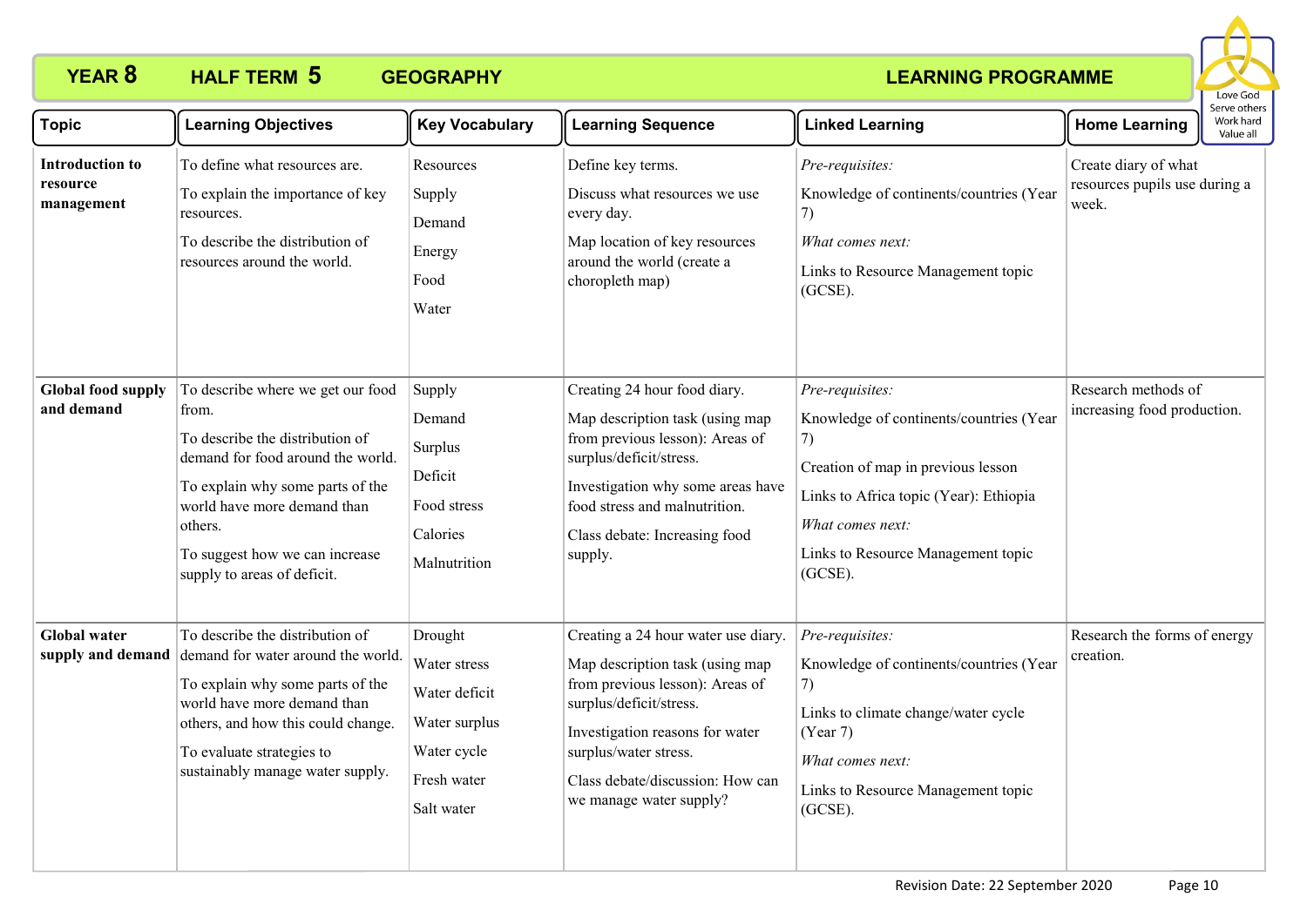

| <b>Topic</b>                                                                                 | <b>Learning Objectives</b>                                                                                                                                                                                                                                                                                                                                                                    | <b>Key Vocabulary</b>                                                                                                                                                                         | <b>Learning Sequence</b>                                                                                                                                                                                                                                                                                                                                                                                                    | <b>Linked Learning</b>                                                                                                                                                                                                                                                                                                                                                                                                                                             | <b>Home Learning</b>                           | Serve others<br>Work hard<br>Value all |  |
|----------------------------------------------------------------------------------------------|-----------------------------------------------------------------------------------------------------------------------------------------------------------------------------------------------------------------------------------------------------------------------------------------------------------------------------------------------------------------------------------------------|-----------------------------------------------------------------------------------------------------------------------------------------------------------------------------------------------|-----------------------------------------------------------------------------------------------------------------------------------------------------------------------------------------------------------------------------------------------------------------------------------------------------------------------------------------------------------------------------------------------------------------------------|--------------------------------------------------------------------------------------------------------------------------------------------------------------------------------------------------------------------------------------------------------------------------------------------------------------------------------------------------------------------------------------------------------------------------------------------------------------------|------------------------------------------------|----------------------------------------|--|
| <b>Global energy</b><br>supply and demand<br>Impacts of non-<br>renewable energy<br>creation | To describe where we get our<br>energy from.<br>To describe the distribution of<br>demand for energy around the<br>world.<br>To explain how energy demand is<br>increasing and reasons why.<br>Define the types of non-renewable<br>energy.<br>Describe the environmental impacts<br>of non-renewable energy.<br>Explain the links between<br>increasing energy demand and<br>climate change. | Coal<br>Oil<br>Gas<br>Renewable<br>Non-Renewable<br>Wind<br>Hydroelectric<br>Solar<br>Non-renewable energy<br>Greenhouse effect<br>Carbon emissions<br>Carbon footprint<br>Coal<br>Oil<br>Gas | Create a 24 hour energy use diary.<br>Map description task (using map<br>from previous lesson): Areas of<br>surplus/deficit/stress.<br>Define/match kinds of energy<br>development.<br>Investigation activity: Why is<br>energy demand increasing, and<br>where are the greatest growths in<br>Definition matching task.<br>Annotated diagram of enhanced<br>greenhouse effect.<br>Carbon footprint calculation<br>activity | Pre-requisites:<br>Knowledge of continents/countries (Year<br>(7)<br>Climate change adaptations (Year 7)<br>What comes next:<br>Links to Resource Management topic<br>$(GCSE)$ .<br>Investigating impacts of non-renewable<br>energy.<br>Pre-requisites:<br>Causes of climate change (Year 7)<br>Energy supply (previous lesson)<br>What comes next:<br>Use a film to consolidate understanding<br>of Apartheid in South Africa and the role<br>of Nelson Mandela. | Research type of renewable<br>energy in the UK |                                        |  |
| <b>Renewable energy</b>                                                                      | Define and identify types of<br>renewable energy.<br>Assess the positives and negatives<br>of types of renewable energy.<br>Explain how renewable energy can<br>help to manage climate change.<br>Justify and explain the best types of<br>renewable energy for the UK.                                                                                                                       | Wind energy<br>Solar power<br>Nuclear energy<br><b>Biomass</b><br>Hydroelectric<br>Wave/tidal energy<br>Renewable energy                                                                      | Definition matching task.<br>Carousel activity: Positives and<br>negatives of different energy<br>sources.<br>Class debate: The best energy<br>sources.<br>Written decision making exercise:<br>Which type of energy is best for<br>UK?                                                                                                                                                                                     | Pre-requisites:<br>Renewable energy (Year 7)<br>Impacts of climate change (Year 7)<br>What comes next:<br>End of topic assessment.                                                                                                                                                                                                                                                                                                                                 | Revision for end of topic<br>assessment        |                                        |  |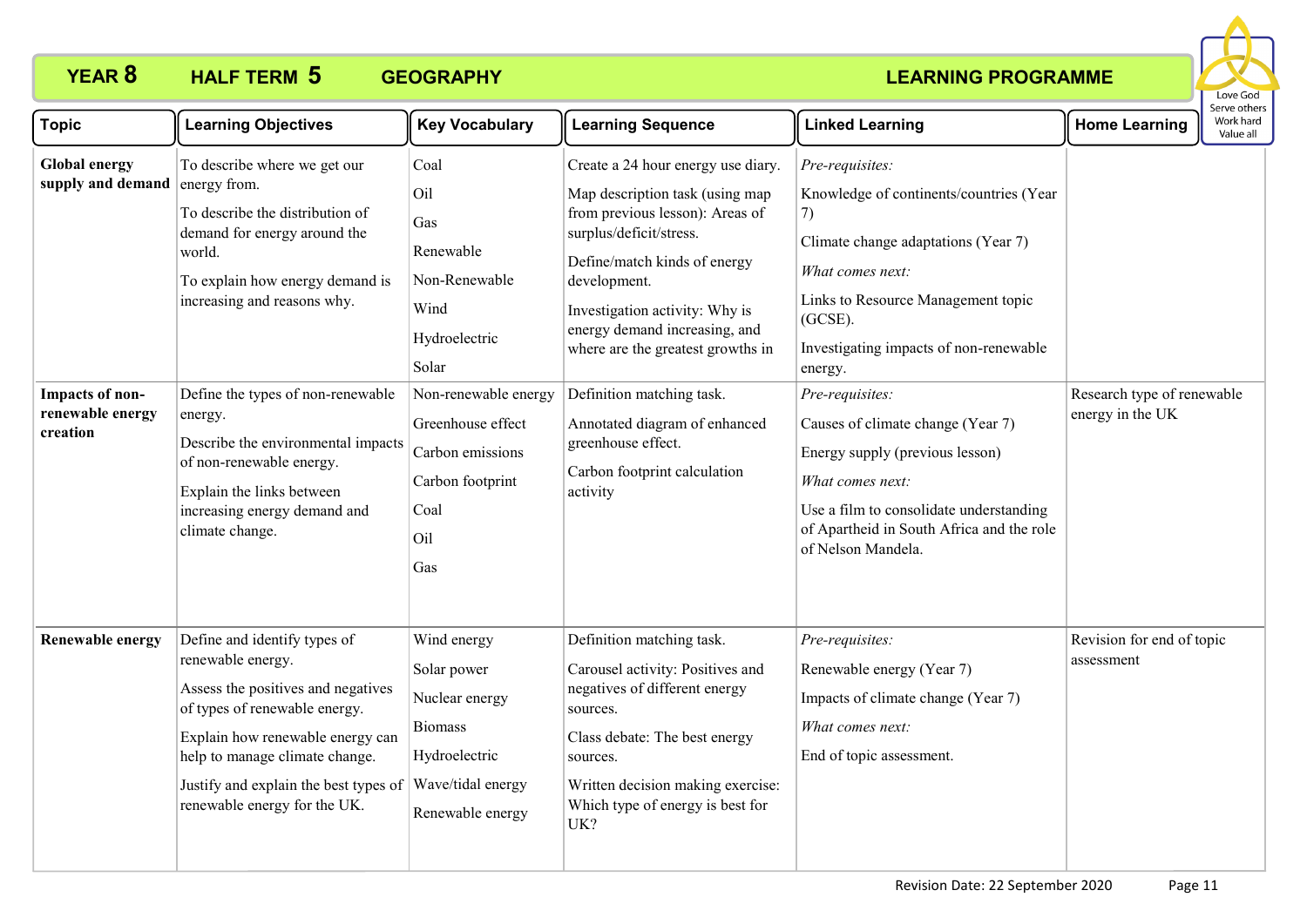

| <b>Topic</b>        | <b>Learning Objectives</b>                                                                                                                                                                                                                            | <b>Key Vocabulary</b>                                                                                                 | <b>Learning Sequence</b>                                                                                                                                                                                                             | <b>Linked Learning</b>                                                                                                                                               | <b>Home Learning</b>                                    | Serve others<br>Work hard<br>Value all |
|---------------------|-------------------------------------------------------------------------------------------------------------------------------------------------------------------------------------------------------------------------------------------------------|-----------------------------------------------------------------------------------------------------------------------|--------------------------------------------------------------------------------------------------------------------------------------------------------------------------------------------------------------------------------------|----------------------------------------------------------------------------------------------------------------------------------------------------------------------|---------------------------------------------------------|----------------------------------------|
| What is tourism?    | Define what 'Tourism' is.<br>Describe the different types of<br>tourism.                                                                                                                                                                              | Tourism<br>Holidays<br>Mass tourism<br>Ecotourism<br>Dark tourism<br>Extreme tourism                                  | Define key terms.<br>Match-up activity: Different types<br>of tourism.<br>Description of pupil's recent<br>holidays: making links to types of<br>tourism.                                                                            | Pre-requisites:<br>Learning popular tourist destinations<br>(Fantastic places topic, Year 7)<br>What comes next:<br>Tourism in the UK                                | Research a popular UK tourist<br>destination.           |                                        |
| Tourism in the UK   | Describe the reasons for people<br>visiting the UK.<br>Define the different types of tourist<br>attractions in the UK.<br>To understand how tourism in the<br>UK has changed over time.<br>Suggest how tourism could<br>continue to change in the UK. | Beach holiday<br>Culture<br>Heritage<br>Museum<br>Domestic tourism                                                    | Match-up activity: Different types<br>of attraction in the UK.<br>Carousel activity: Different types<br>of tourist destination in the UK<br>Case study investigation: Blackpool<br>Class debate: Changes to tourism in<br>the future | Pre-requisites:<br>Changing Britain topic (Year 8, HT1)<br>What comes next:<br>Mass tourism: Links to periods of<br>declining tourism in the UK                      | Investigate a popular tourist<br>destination in Europe. |                                        |
| <b>Mass Tourism</b> | To define the key characteristics of<br>mass tourism.<br>To discuss the positives and<br>negatives of mass tourism.                                                                                                                                   | Mass tourism<br>Package holiday<br>All inclusive holiday<br>Resort<br>Host country<br>Investment<br>Multiplier effect | Match-up activity: Key terms of<br>mass tourism.<br>Categorising positives and<br>negatives of mass tourism.<br>Written decision making exercise:<br>Is mass tourism a positive thing?<br>Exam question practice.                    | Pre-requisites:<br>Understanding of types of tourism<br>Links to changing UK tourism<br>What comes next:<br>Links to mass tourism in Jamaica's<br>development (GCSE) |                                                         |                                        |